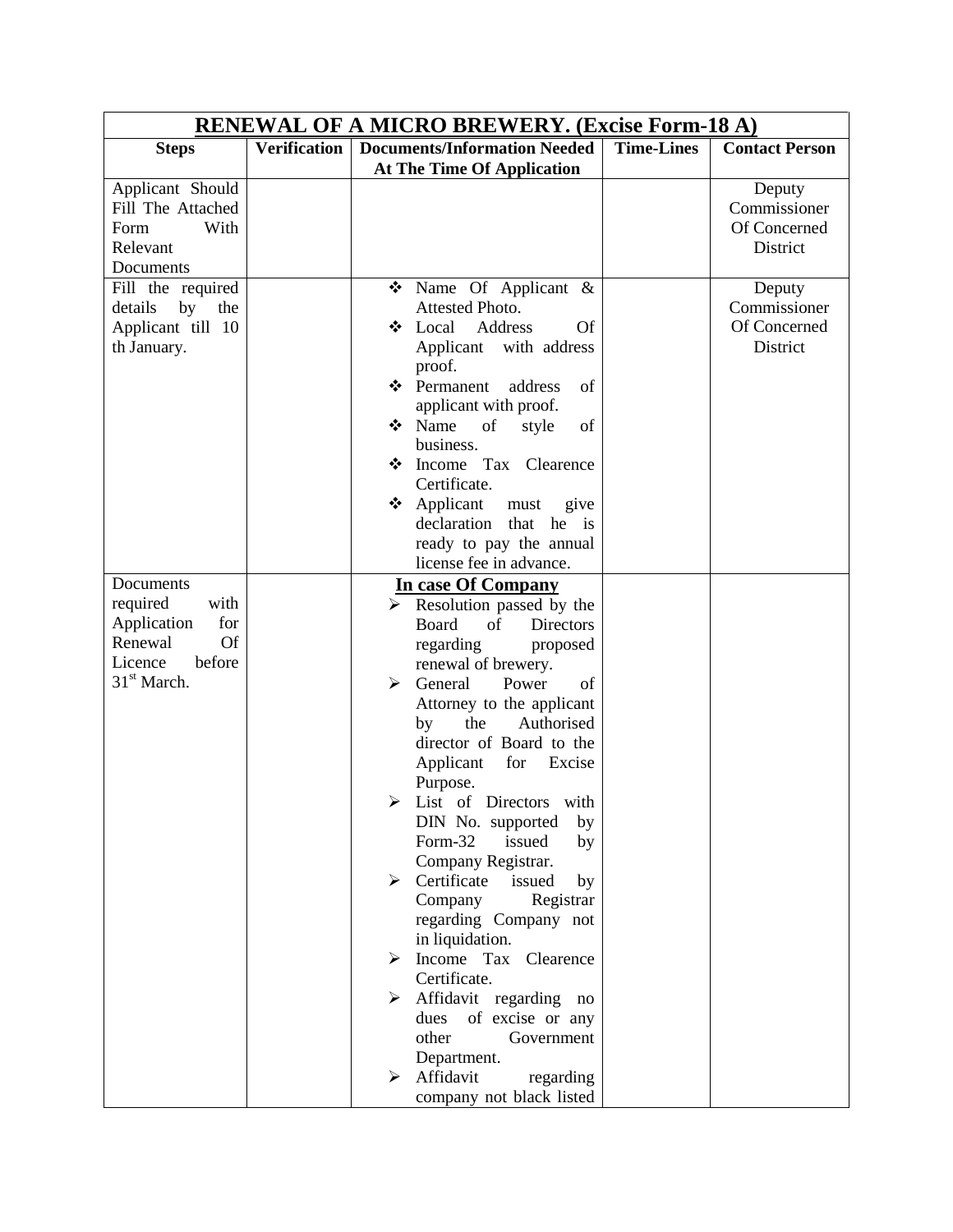|  |                       | in any state.                             |  |
|--|-----------------------|-------------------------------------------|--|
|  |                       |                                           |  |
|  | ➤                     | Sale<br>Clearence<br>tax                  |  |
|  |                       | Certificate<br>from<br>the                |  |
|  |                       | <b>Sales</b><br>Tax<br>concerned          |  |
|  |                       | Authority where firm is                   |  |
|  |                       | presently working and                     |  |
|  |                       | also NOC from proposed                    |  |
|  |                       | area sales tax officer.                   |  |
|  | ➤                     | Fire Proof Certificate of                 |  |
|  |                       | Proposed Brewery from                     |  |
|  |                       |                                           |  |
|  |                       | Competent Authority.                      |  |
|  |                       | $\triangleright$ Excise Officer's enquiry |  |
|  |                       | Report<br>regarding                       |  |
|  |                       | Performance during the                    |  |
|  |                       | year.                                     |  |
|  | ➤                     | other<br>Any                              |  |
|  |                       | document/documents                        |  |
|  |                       | which<br>required<br>by                   |  |
|  |                       | licensing authority.                      |  |
|  |                       | <b>Incase Of Partnership Firm</b>         |  |
|  |                       | $\triangleright$ Joint conscent of every  |  |
|  |                       |                                           |  |
|  |                       | regarding<br>partners                     |  |
|  |                       | renewal of brewery.                       |  |
|  | ➤                     | General<br>Power<br>of                    |  |
|  |                       | Attorney to the applicant                 |  |
|  |                       | by the Partners to the                    |  |
|  |                       | applicant<br>for<br>excise                |  |
|  |                       | purpose.                                  |  |
|  |                       | $\triangleright$ List of Partners with    |  |
|  |                       | Local Address Proof.                      |  |
|  | ➤                     | Income Tax Clearence                      |  |
|  |                       | Certificate of Partnership                |  |
|  |                       | Firm.                                     |  |
|  |                       | Declaration<br>Of Firm's                  |  |
|  |                       | Partner that who will                     |  |
|  |                       |                                           |  |
|  |                       | represent<br>Excise<br>in                 |  |
|  |                       | Department in renewal                     |  |
|  |                       | Year.                                     |  |
|  | ➤                     | Affidavit regarding no                    |  |
|  |                       | of excise or any<br>dues                  |  |
|  |                       | other<br>Government                       |  |
|  |                       | Department.                               |  |
|  | $\blacktriangleright$ | Affidavit regarding Firm                  |  |
|  |                       | is not black listed in any                |  |
|  |                       | state.                                    |  |
|  | ≻                     | Sale<br>Clearence<br>tax                  |  |
|  |                       | Certificate<br>from<br>the                |  |
|  |                       | concerned<br><b>Sales</b><br>Tax          |  |
|  |                       | Authority where firm is                   |  |
|  |                       | presently working and                     |  |
|  |                       | also NOC from proposed                    |  |
|  |                       |                                           |  |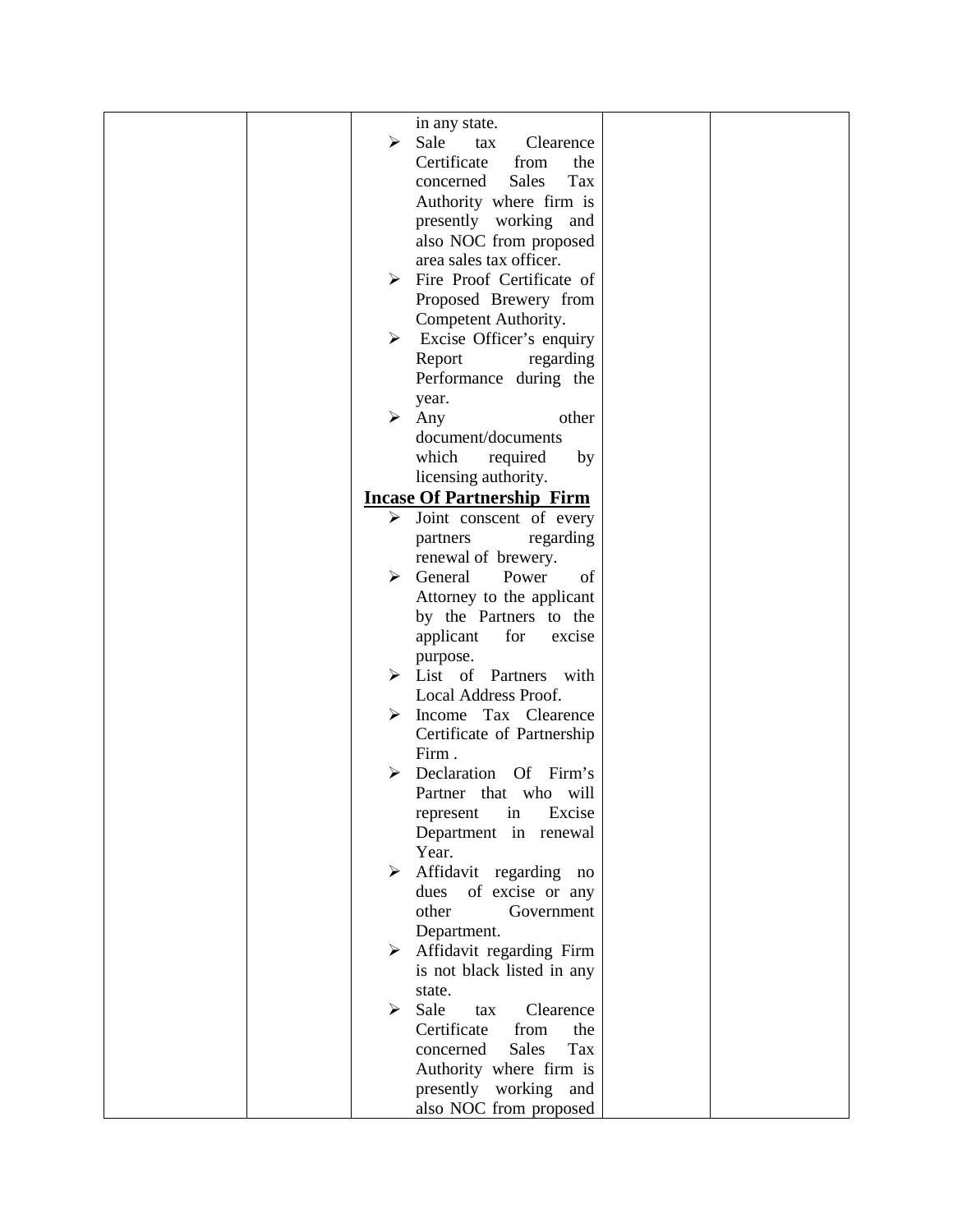|              |                       | area Sales tax officer.                  |           |
|--------------|-----------------------|------------------------------------------|-----------|
|              |                       |                                          |           |
|              | ⋗                     | Fire Proof Certificate of                |           |
|              |                       | Proposed Brewery from                    |           |
|              |                       | Competent Authority.                     |           |
|              | $\blacktriangleright$ | Excise Officer's enquiry                 |           |
|              |                       | regarding<br>report                      |           |
|              |                       | performance during the                   |           |
|              |                       | year.                                    |           |
|              | ➤                     | Any<br>other                             |           |
|              |                       | document/documents                       |           |
|              |                       | which<br>required<br>by                  |           |
|              |                       | licensing authority.                     |           |
|              |                       | <b>Incase Of Proprietorship</b>          |           |
|              |                       | Firm                                     |           |
|              | ⋗                     | General<br>Power<br>of                   |           |
|              |                       | Attorney to the applicant                |           |
|              |                       | by the Proprietor to the                 |           |
|              |                       | applicant<br>for<br>excise               |           |
|              |                       | purpose.                                 |           |
|              | ➤                     | Address Proof.                           |           |
|              |                       | Income Tax Clearence                     |           |
|              |                       | Certificate.                             |           |
|              | ➤                     | Declaration Of Firm's                    |           |
|              |                       |                                          |           |
|              |                       | Proprietor that who will<br>Excise       |           |
|              |                       | represent<br>in<br>Department in renewal |           |
|              |                       | year.                                    |           |
|              | ➤                     | Affidavit regarding no                   |           |
|              |                       | of excise or any<br>dues                 |           |
|              |                       | other<br>Government                      |           |
|              |                       |                                          |           |
|              | ➤                     | Department.<br>Affidavit regarding Firm  |           |
|              |                       |                                          |           |
|              |                       | is not black listed in any               |           |
|              | ➤                     | state.<br>Clearence                      |           |
|              |                       | Sale<br>tax                              |           |
|              |                       | Certificate<br>from<br>the               |           |
|              |                       | <b>Sales</b><br>Tax<br>concerned         |           |
|              |                       | Authority where firm is                  |           |
|              |                       | presently working<br>and                 |           |
|              |                       | also NOC from proposed                   |           |
|              |                       | area sales tax Officer.                  |           |
|              | ➤                     | Fire Proof Certificate of                |           |
|              |                       | Proposed Brewery from                    |           |
|              |                       | Competent Authority.                     |           |
|              | ➤                     | Any<br>other                             |           |
|              |                       | document/documents                       |           |
|              |                       | which<br>required<br>by                  |           |
|              |                       | licensing authority.                     |           |
| Application  |                       |                                          | D.C. Of   |
| Should<br>be |                       |                                          | concerned |